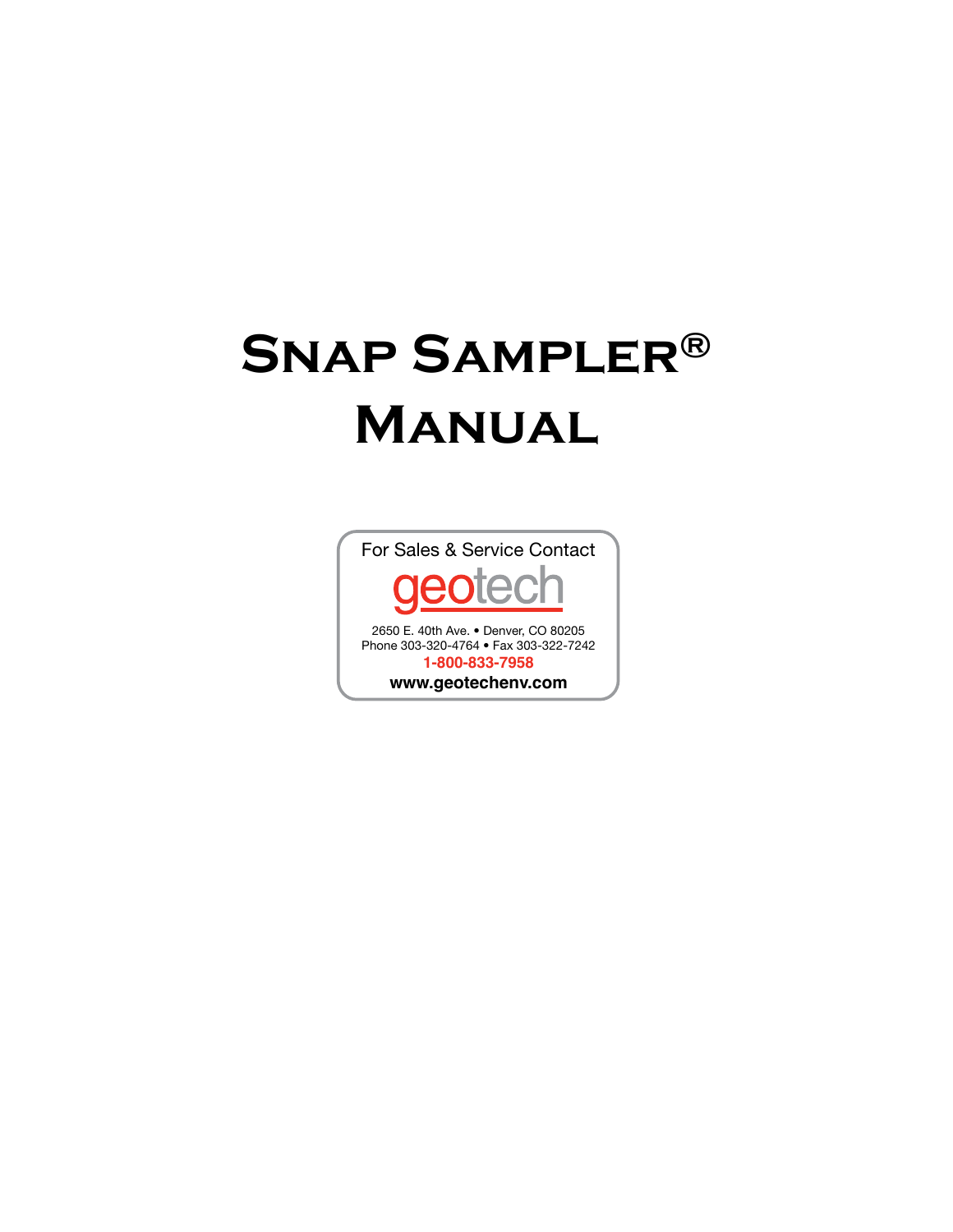

# STANDARD OPERATING PROCEDURE FOR THE SNAP SAMPLER PASSIVE GROUNDWATER SAMPLING METHOD (NOVEMBER 2019**)**

# **2019 UPDATE**

The 2019 update includes minor additions to reflect further technical validation of the Snap Sampler<sup>®</sup> method add and clarifications to some sample and equipment handling procedures, including the PFASt Zero™ version of the Snap Sampler passive groundwater sampler. The update includes reference to the ASTM Standard Guide for Passive Sampling, D7929t 14 (ASTM, 2014).

This Standard Operating Procedure (SOP) should be used to familiarize the user with the application and protocol for use the Snap Sampler<sup>®</sup> passive groundwater monitoring system. *The laminated picture instruction cards contain stepc byc step field instructions. The picture instructions in the Appendices, rather than the SOP itself, should be the primary tool for Snap Sampler® operation in the field.* The SOP is designed for overall understanding and rationale for passive groundwater sampling with the Snap Sampler<sup>®</sup>, and for regulatory submittal with Sampling and Analysis Plans. Should the user require information beyond that included in this SOP, additional information can be found on the Snap Sampler<sup>®</sup> website **www.SnapSampler.com, www.qedenv.com/global** or by contacting your Snap Sampler representative at **QED Environmental Systems, Inc.**

# FORWARD

This SOP was adapted from SOPs in USEPA's groundwater guidance for RCRA and Superfund project managers (U.S. Environmental Protection Agency 2002). Portions of the applicable text are included here. With this forward, the authors and USEPA are acknowledged in sincerest appreciation. Edited and supplemental text is added to detail application information and procedures for use and deployment of the Snap Sampler® passive groundwater sampling device and method.

# **INTRODUCTION**

The goal of groundwater sampling is to collect samples that are representative of *in situ* groundwater conditions and to minimize changes in groundwater chemistry during sample collection and handling. Experience has shown that groundwater sample collection and handling procedures can be a source of variability in water quality concentrations due to differences in sampling personnel, sampling procedures, and equipment (U.S. Environmental Protection Agency 1995; McHugh *et al.* 2010; Parker and Britt, 2012).

Traditionally, the collection of representative water samples from wells is neither straightforward nor easily accomplished. Groundwater sample collection through pumping or bailing can be a source of variability through differences in sampling personnel and their individual sampling procedures, the equipment used, and ambient temporal variability in subsurface and environmental conditions. Many site inspections and remedial investigations require the sampling at groundwater monitoring wells within a defined criterion of data confidence or data quality, which necessitates that the personnel collecting the samples are trained and aware of proper sample collection procedures.

*The purpose of this SOP is to provide a description of the Snap Sampler® passive groundwater sampling method.* The method and specialized equipment is designed to minimize the impact the sampling process on groundwater chemistry. This is accomplished through deployment and passive re-equilibration of the monitoring well to ambient groundwater flow and/or diffusive contaminant flux within the well/aquifer system. The Snap Sampler® method eliminates well purging prior to sample collection.

*As a passive groundwater sampling device, the Snap Sampler® is a proven, cost-effective alternative to well purge and low-flow sampling* (Parker *et al*. 2011; Britt *et al*. 2010). Historical and recent research shows that most if not virtually all well screen zones exhibit ambient flowthrough under natural groundwater gradients (Gillham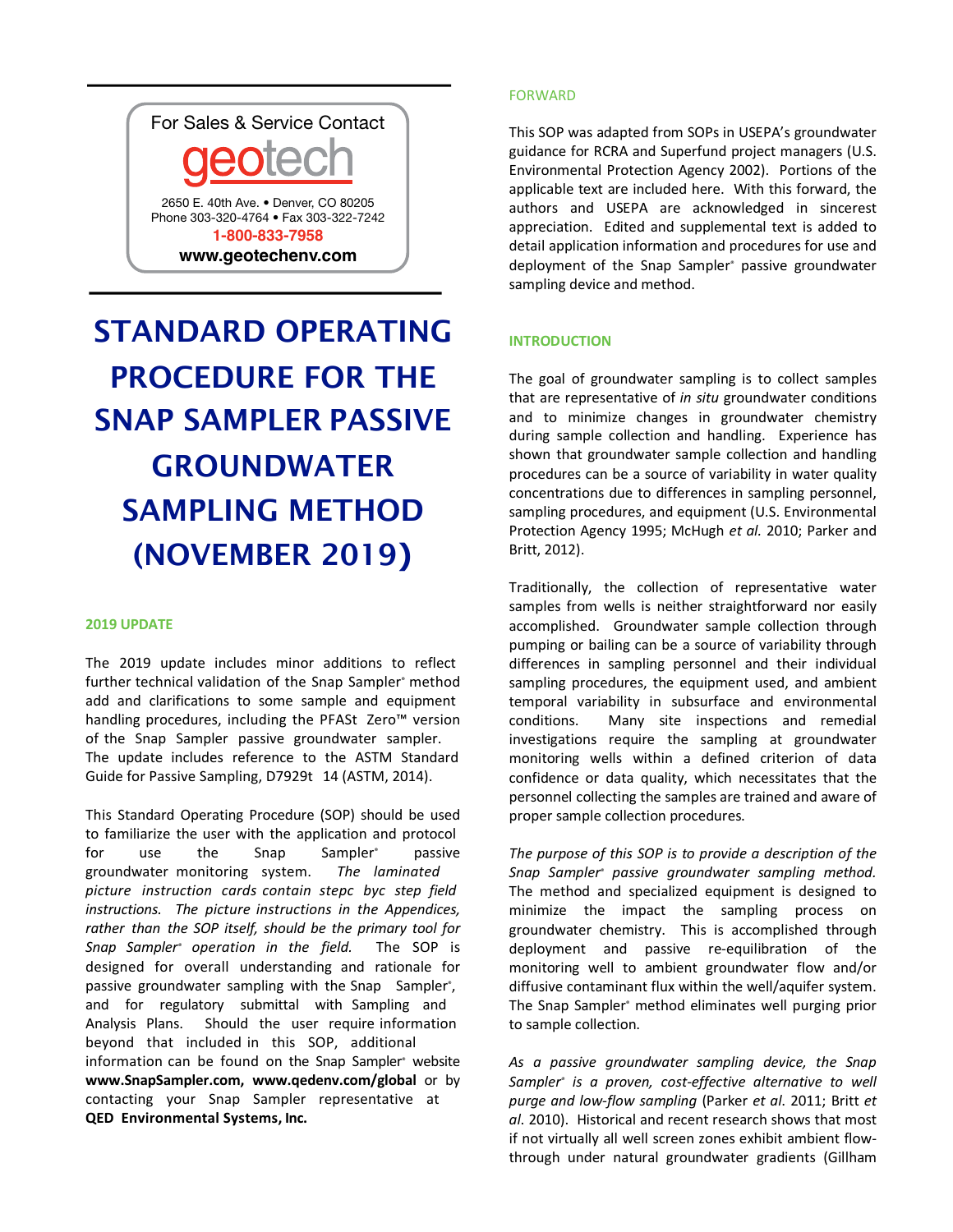1982; Pankow *et al.* 1985; Robin and Gillham 1987; Powell and Puls 1993; Puls and Barcelona 1996; Vroblesky *et al.* 2001a; ASTM 2002; ITRC 2004, 2007, ASTM 2014). The screen sections of these wells naturally exchange formation water without pumping. Ongoing research suggests that natural ambient flow-through induces a contaminant redistribution effect within wells (Britt *et al.* 2011; Britt 2005, 2006; Martin-Hayden and Britt 2006; Vroblesky *et al.* 2006; Britt and Calabria 2008). This redistribution regularly results in a flow-weighted averaging effect in the well *without purging*. Though not all wells are thoroughly mixed, many wells show relatively narrow ranges of vertical concentrations when vertically profiled (Vroblesky *et al.* 2001b; Parsons 2003; Britt and Calabria 2008). These studies and others indicate flowweighted contaminant concentration averaging within wells is common. The Snap Sampler<sup>®</sup> takes advantage of these "naturally purged" wells by capturing a whole water sample after a period of sampler deployment in the well.

Wells in poor yielding formations with slow recharge during pumping have always been problematic for pumping methods. Wells with short water columns are also problematic for some of the same reasons. Passive sampling of poorly yielding wells has been suggested as a better method than purging to dryness in VOC impacted wells (McAlary and Barker 1987; Puls and Powell 1993; Puls and Barcelona 1996). *The Snap Sampler® can be deployed in low yield and short water column wells to take advantage of this passive sampling approach*.

The Snap Sampler® (Figure 1) passive groundwater sampling method limits sample collection variables by sealing the sample while it is still in the well, at the same position in the well during each sampling event. Where appropriate, the sample is maintained in the same sample container that is transmitted to the laboratory rather than pouring into sample bottles at the ground surface. Using this approach, sampling personnel are essentially prevented from introducing error, variability, or bias during the sample collection process. Sample collection is virtually the same for any user because the sample is captured downhole the same way every event, without impact from user technique, and in many cases, not exposed to the ambient air from the well to the laboratory. Research shows that variability reduction may improve long-term data trend analysis (Britt *et al.* 2011; McHugh *et al.* 2010; Britt *et al.* 2010; Britt 2008).

#### **SCOPE AND APPLICATION**

This SOP should be used primarily for monitoring wells that have a screen or an open interval large enough to



**FIGURE 1**, example with 2 of the VOA-size Snap Sampler Modules. Up to 6 modules can be assembled in any combination of sizes.

accept a downhole device of 1.8 inches (46mm) in diameter or larger. Long screen interval sampling may be conducted, but stratification testing may be warranted if previous information about aquifer and/or well contaminant stratification is not available. Vertical profiling requirements depend on site-specific data quality objectives (DQO's) and site-specific requirements (ASTM 2014, Vroblesky 2001a; ITRC 2004, 2007).

Groundwater samples that are collected using this procedure are useable for the analyses of groundwater contaminants that may be found at Superfund and RCRA contamination sites, as well as sites with a variety of contamination types. The analytes may be volatile organic compounds, semi-volatile organic compounds, pesticides, PCBs, metals, and other inorganic compounds, including perchlorate and other emerging contaminants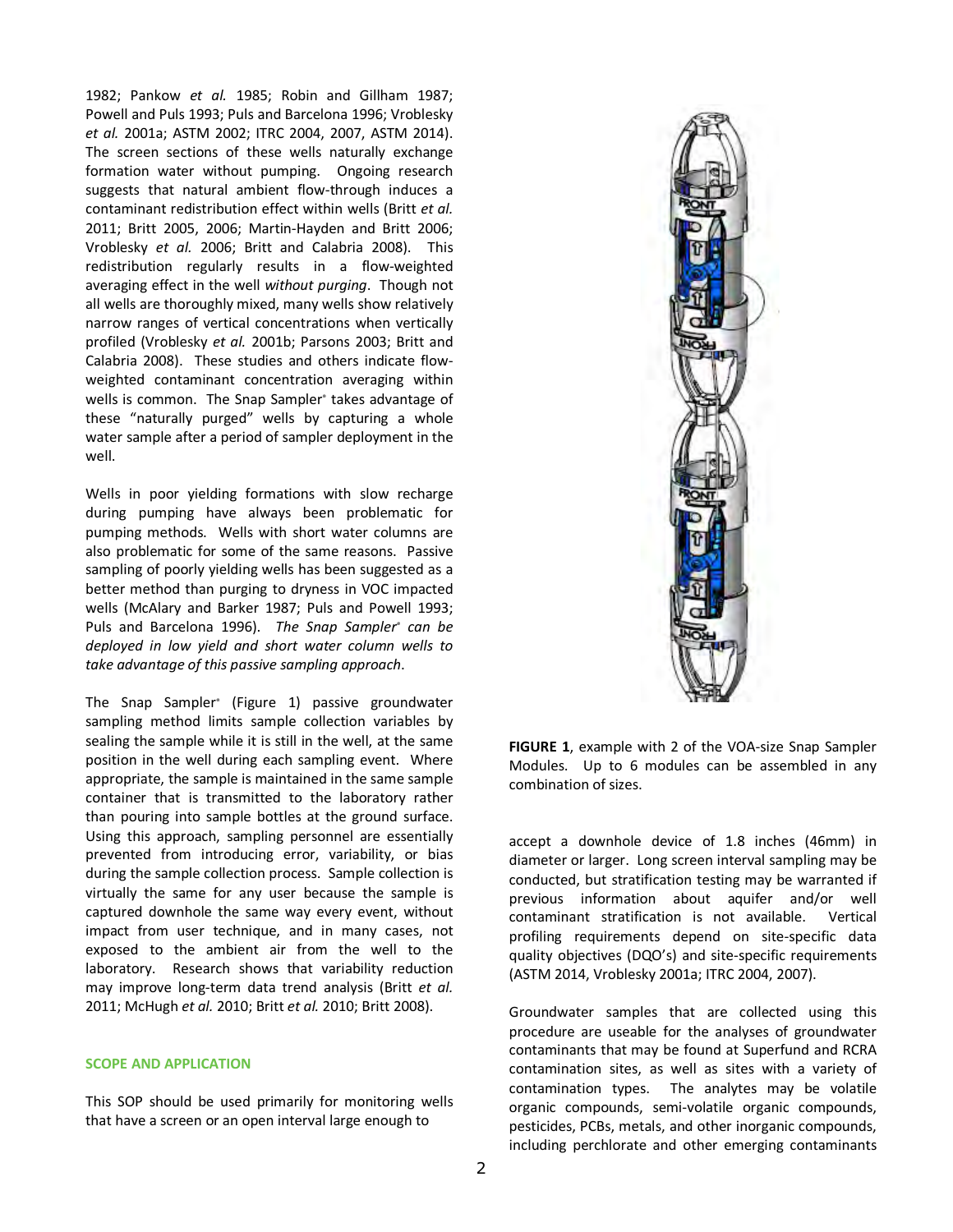such as explosive compounds, 1,4-dioxane, 1,2,3-TCP, NDMA and others. No analyte limitations have been found for the Snap Sampler<sup>®</sup> (Parker and Mulherin, 2007, Parker *et al*. 2008, 2009, 2011a and 2011b; Britt *et al*. 2010). Sufficient sample volume is the only practical analyte limiting factor for the method. When sampling for Per- and Polyfluoroalkonated compounds (PFAS), the user should choose the PFAS Zero™ versions of the Snap Sampler product line. These components contain no fluorinated compounds. The user should note that bottles and pneumatic actuator devices not specifically marked as "PFAS Zero™" items may contain fluoropolymers. Lot testing shows these tested items to be PFAS free, but some sampling plans prohibit use of any fluoropolymers regardless of testing status.

For contaminant plume monitoring, the sampler should be placed within the screened interval of the well. For consistency and comparability of results over time, the sampler should be placed in same location and depth for each subsequent sampling event. To accommodate this preference, dedicated sampling devices with dedicated trigger lines should be used whenever possible. The Snap Sampler<sup>®</sup> should not be placed resting on the bottom well to avoid disturbing any sediment at the bottom of the well during deployment or when the sampler is triggered.

The Snap Sampler® relies on natural flow-through and/or diffusion of contaminants from the aquifer to the well (Powell and Puls 1993; ASTM 2002; ITRC 2004, 2007). Well purging is not conducted before sampling, therefore, measurement of water-quality-indicator parameters is not a prerequisite to sample collection. If parameters are required for certain monitoring programs independent of sampling method (e.g. for monitored natural attenuation assessment), parameters can be collected by utilizing one of the deployed Snap Sampler<sup>®</sup> bottles or post-sampling by another method (*e.g.* a downhole probe).

Samples collected for metals, semi-volatile organic compounds, pesticides, and other analytes may be impacted by sample turbidity. They also may be subject to transport by colloidal flow in the natural groundwater regime (Kearl *et al.* 1992; Puls and Powell 1992). Deployment and re-equilibrium of the Snap Sampler® allows natural colloidal flow to be monitored within the well. This is a distinct advantage over sampling methods such as the polyethylene diffusion bag (PDB), where colloidal particles are excluded from the sample; and an advantage over purge methods where colloids may be artificially mobilized (Britt *et al.* 2010). Field filtering is not required for samples collected with the Snap Sampler<sup>®</sup> but can be conducted if required by the site Sampling and Analysis Plan.

Proper well construction, development, and maintenance are essential for any groundwater sampling procedure. Prior to conducting field work, information on the construction of the well and well development should be obtained and that information factored into the site specific sampling procedure. This SOP is not to be used where non-aqueous phase liquids (NAPL) (immiscible fluids) are present in the monitoring well.

### **MATERIALS AND EQUIPMENT**

- Field Sampling and Quality Assurance Project Plan.
- Site Health and Safety Plan with specifications for personal protective equipment and air monitoring equipment.
- Personal protective equipment in good working order as specified in the site Health and Safety Plan.
- Air monitoring equipment in good working order as specified in the Site Health and Safety Plan.
- Site access/permission documentation for site entry.
- Well keys and map of well locations.
- Tool box All needed tools for all site equipment used.
- Snap Sampler® Modules Dedicated samplers are recommended in most applications.
- Snap Sampler<sup>®</sup> Trigger lines, Dedicated trigger lines are recommended in most applications. Trigger lines may be manual, with a mechanical wire connection from surface to sampler; or pneumatic, with an airline from surface to sampler.
- Snap Sampler<sup>®</sup> Well Caps Lockable well caps for Snap Sampler® -deployed wells—includes a support ring to hang Snap Sampler equipment.
- Sample bottles, sample preservation supplies, sample tags or labels, and chain-of-custody forms.
- Well construction, field, and water quality data from the previous sampling event.
- Field notebook, groundwater sampling logs, and calculator.
- Polyethylene sheeting placed on ground around the well head.
- Depth-to-water measuring device An electronic water-level indicator or steel tape and chalk, with marked intervals of 0.01 foot. Interface probe for determination of liquid products (NAPL) presence, if needed.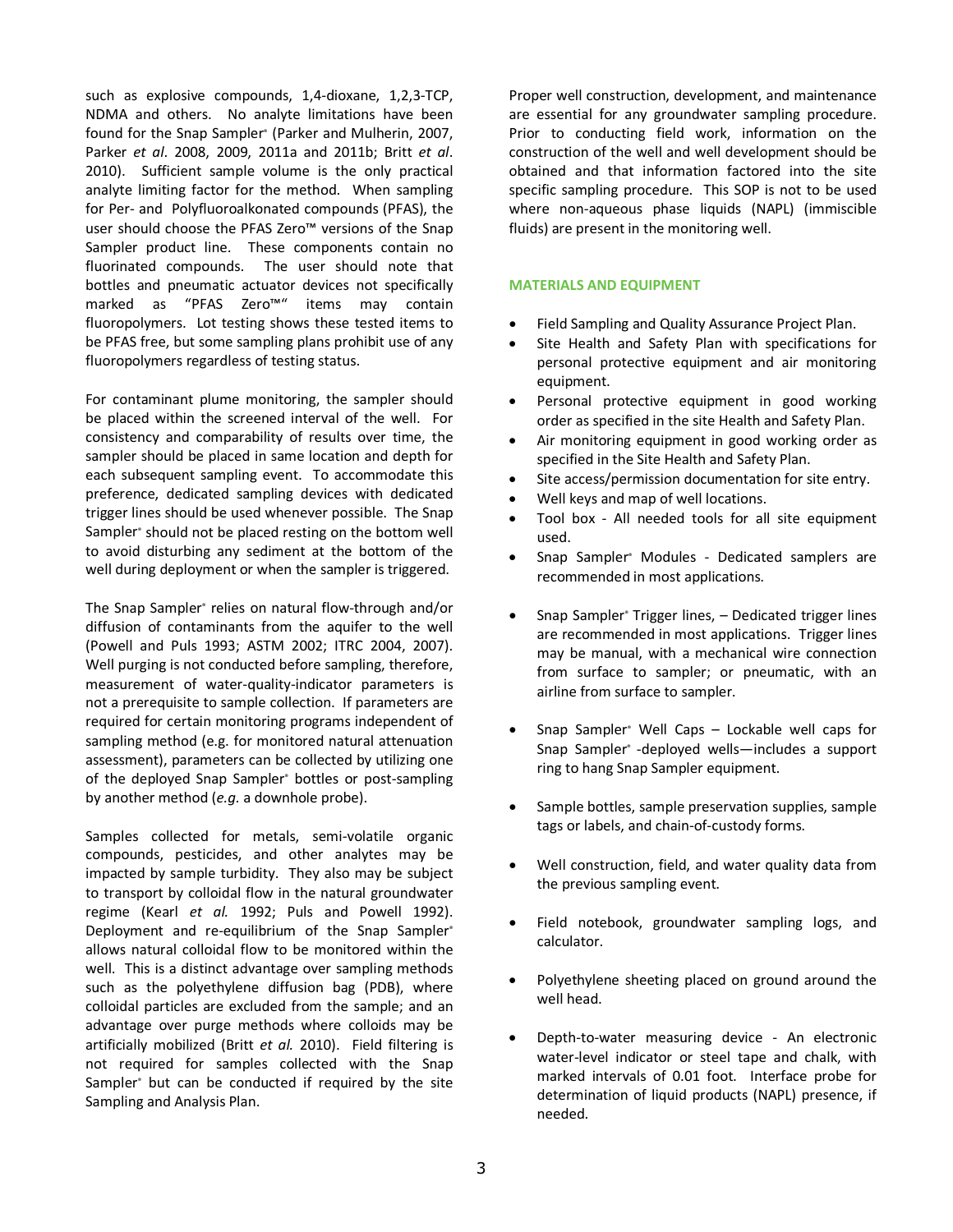- Steel tape and weight Used for measuring total depth of well.
- Multi-parameter meter, if required. The waterquality-indicator parameters that may be monitored under common monitoring programs include pH, ORP/Eh, (ORP) dissolved oxygen (DO), turbidity, specific conductance, and temperature. Turbidity readings, if required, must be collected from a sacrificed Snap Sampler<sup>®</sup> bottle because retrieving the sampler may agitate the well, increasing turbidity values not present in the actual samples. Calibration fluids for all instruments should be traceable and there should be enough for daily calibration throughout the sampling event.
- Decontamination supplies, including a reliable and documented source of distilled water and any solvents (if used). Pressure sprayers, buckets or decontamination tubes for pumps, brushes and nonphosphate soap will be needed for non-dedicated equipment that is moved from well to well.
- A suitable container for excess sample and decontamination water, as needed or required.

Construction materials of non-dedicated sampling equipment (samplers, tubing, and other equipment that comes in contact with the sample) should be limited to inert materials. This will reduce the chance that sampling materials alter the groundwater where concentrations of the site contaminants are expected to be near the detection limits. The tendency of organics to sorb into and desorb out of plastic materials makes dedicated equipment preferable where possible.

It should be noted that plastic materials used in the Snap Sampler<sup>®</sup> are not usually problematic for sorption. Using methods described in this SOP, the sampler is deployed for one to two weeks (or more). This deployment period allows materials prone to sorption to achieve equilibrium with groundwater before the sample is collected (Parker, et al. 2007).

### **DEPLOYMENT/SAMPLING PROCEDURES**

The following describes the deployment and sampling procedures for the Snap Sampler® passive groundwater sampling method. These procedures describe steps for dedicated and non-dedicated systems.

#### **Pre-Sampling Activities**

- 1. Well location maps, construction information, keys and sampling equipment should be assembled and transported to the site.
- 2. Water level monitoring and sampling must begin at the monitoring well with the least contamination, generally up-gradient or farthest from the site or suspected source. Then proceed systematically to the monitoring wells with the most contaminated ground water.
- 3. Check and record the condition of the monitoring well for damage or evidence of tampering. Lay out polyethylene sheeting around the well to minimize the likelihood of contamination of sampling equipment from the soil and exposure of soil to liquids dripping from the sampling equipment.
- 4. Unlock well head. Record location, time, date, and appropriate information in a field logbook or on the groundwater sampling log.
- 5. Remove inner casing cap.
- 6. If required, monitor the headspace of the monitoring well at the rim of the casing for volatile organic compounds (VOC) with a photo-ionization detector (PID) or flame ionization detector (FID) and record in the logbook. If the existing monitoring well currently has or has a history of positive headspace readings, then the sampling must be conducted in accordance with the Health and Safety Plan.
- 7. Measure the depth to water (water level must be measured to nearest 0.01 feet) relative to a reference measuring point on the well casing with an electronic water level indicator or other appropriate measuring device and record in logbook or groundwater sampling log. If no reference point is found, measure relative to the top of the inner casing, then mark that reference point and note that location in the field logbook. Record information on depth to ground water in the field logbook or groundwater sampling log. Measure the depth to water a second time to confirm initial measurement; measurement should agree within 0.01 feet or remeasure.
- 8. Check the available well information or field check for the total depth of the monitoring well.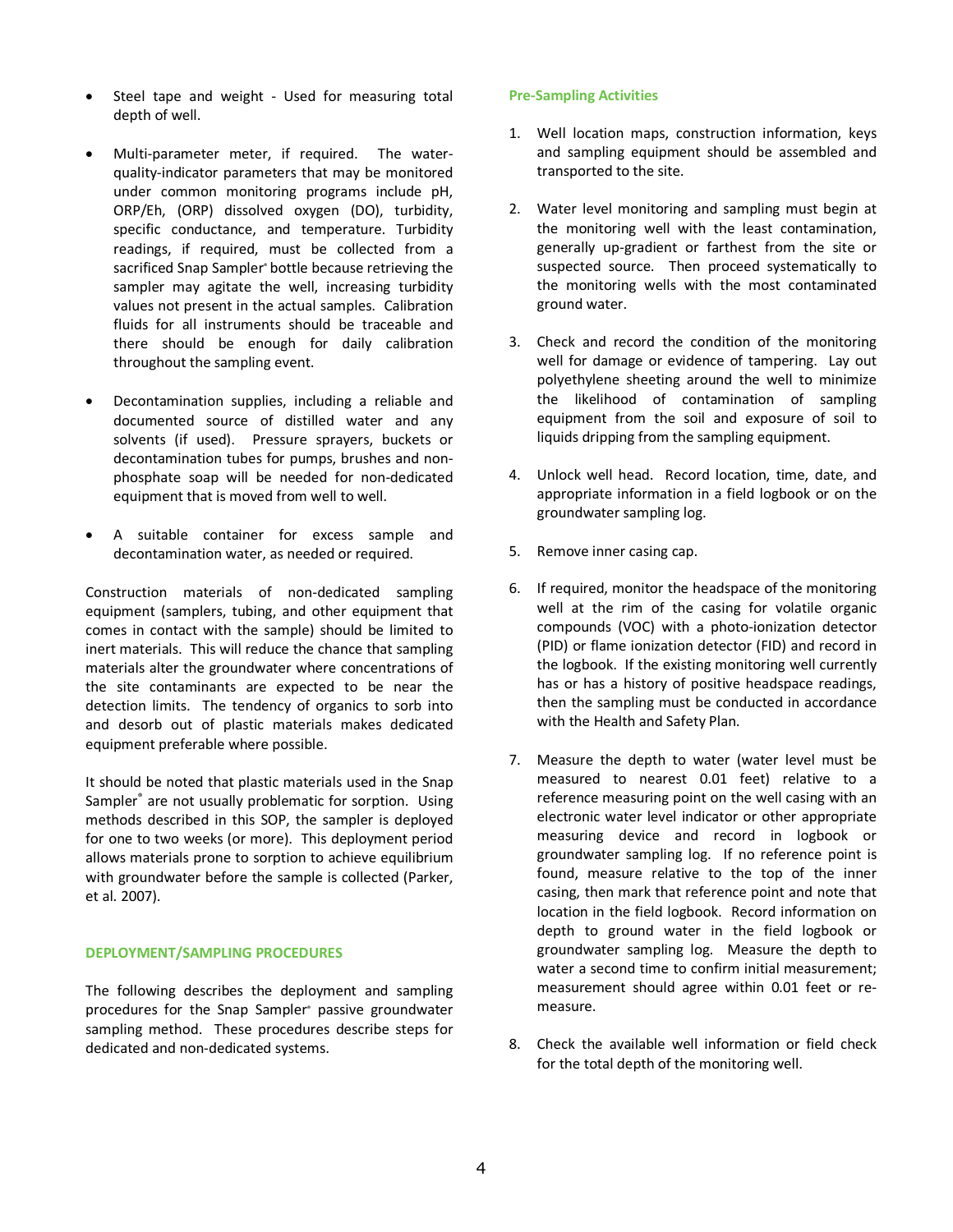



**FIGURE 2** 

### **Deployment Activities**

Selection of the deployment depth within the screen interval is dependent on site specific DQO's. Normally, deployment depth is targeted at the center of the well screen. If depth-specific monitoring is desired, multiple samplers may be deployed at intervals appropriate for the sampling objective.

If multiple sample zones within a well, zone isolation using a packer or baffle device to limit in-well mixing can be used (Britt 2006; Britt and Calabria 2008). These can be attached to the Snap Sampler<sup>®</sup> trigger line or deployed separately. Installation of an upper baffle designed to isolate the unscreened well casing or well headspace may be desired. The upper baffle will limit mixing of "stagnant" casing water with screen-interval water, an/or gas exchange with the headspace air.

- 1. Remove the Snap Sampler bottle(s) from its packaging.
- 2. Turn the translucent "Snap Cap" on each end of the bottle slightly to release any sticking of the o-ring.
- 3. Insert the bottle into the upper end of the sampler as shown in Figure 2.
- 4. Place the sampler twist-on connector onto each end of the sampler; turn clockwise to align the set pins/screw (Figure 3); then gently tighten the set screw with the Snap Driver Tool (Figure 4).



**FIGURE 3**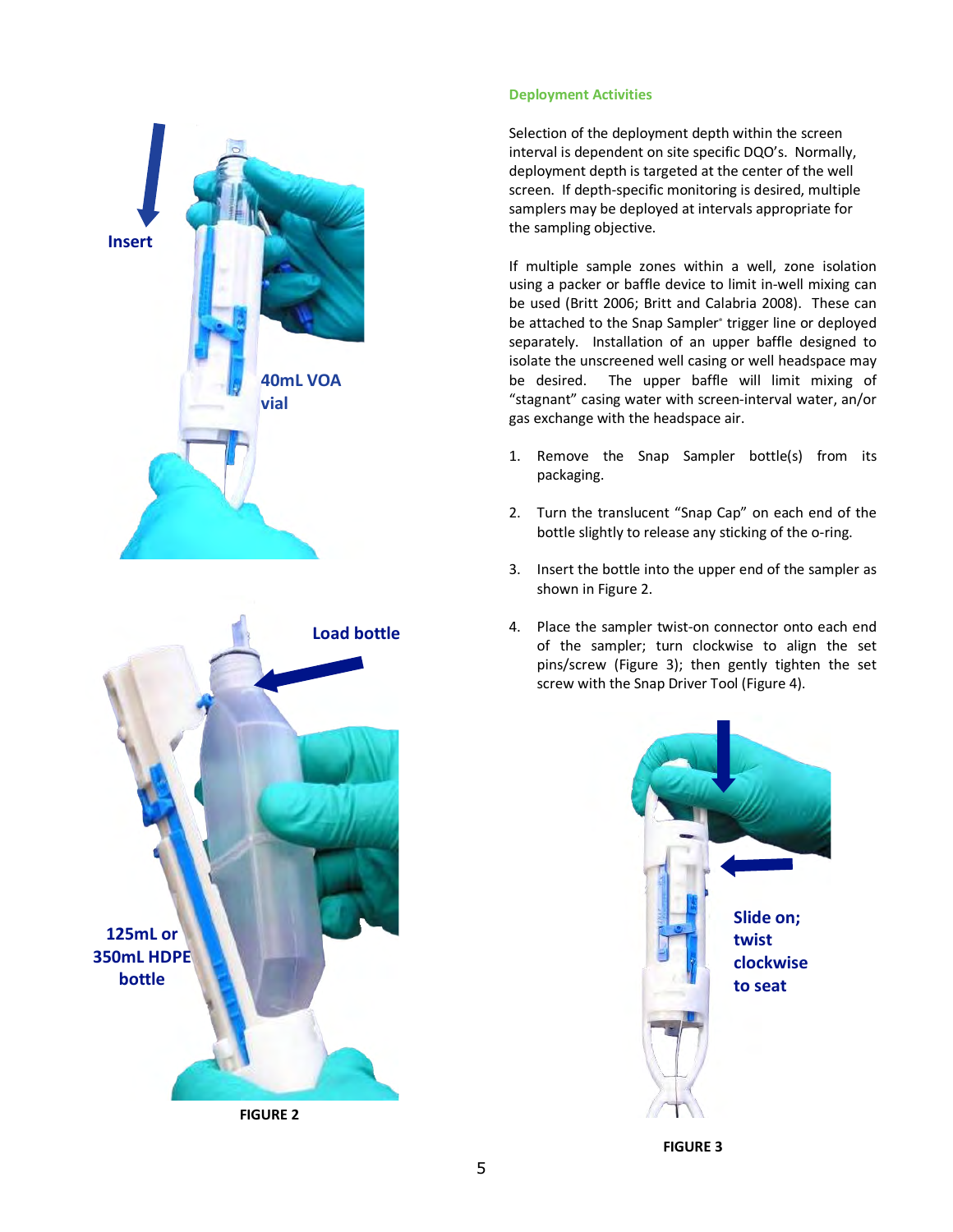

5. Pivot the vial cap (Snap Cap) into its seat with the Snap driver. Push up the retainer pin through the lower hole in the vial cap. Repeat for all Snap Caps (Figure 5). If an o-ring should dislodge from its seat during setting, remove the sample bottle and carefully replace it in the o-ring groove; repeat setting procedure.



**FIGURE 6**

7. Press in the ball fitting to attach to lower release pin (Figure 6).





6. For the manual trigger, feed ball-fitting end of trigger cable through lower release pin groove; click tube fitting into connector (Figure 6).



8. For the pneumatic trigger system, attach the wireline from the plunger (Figure 7).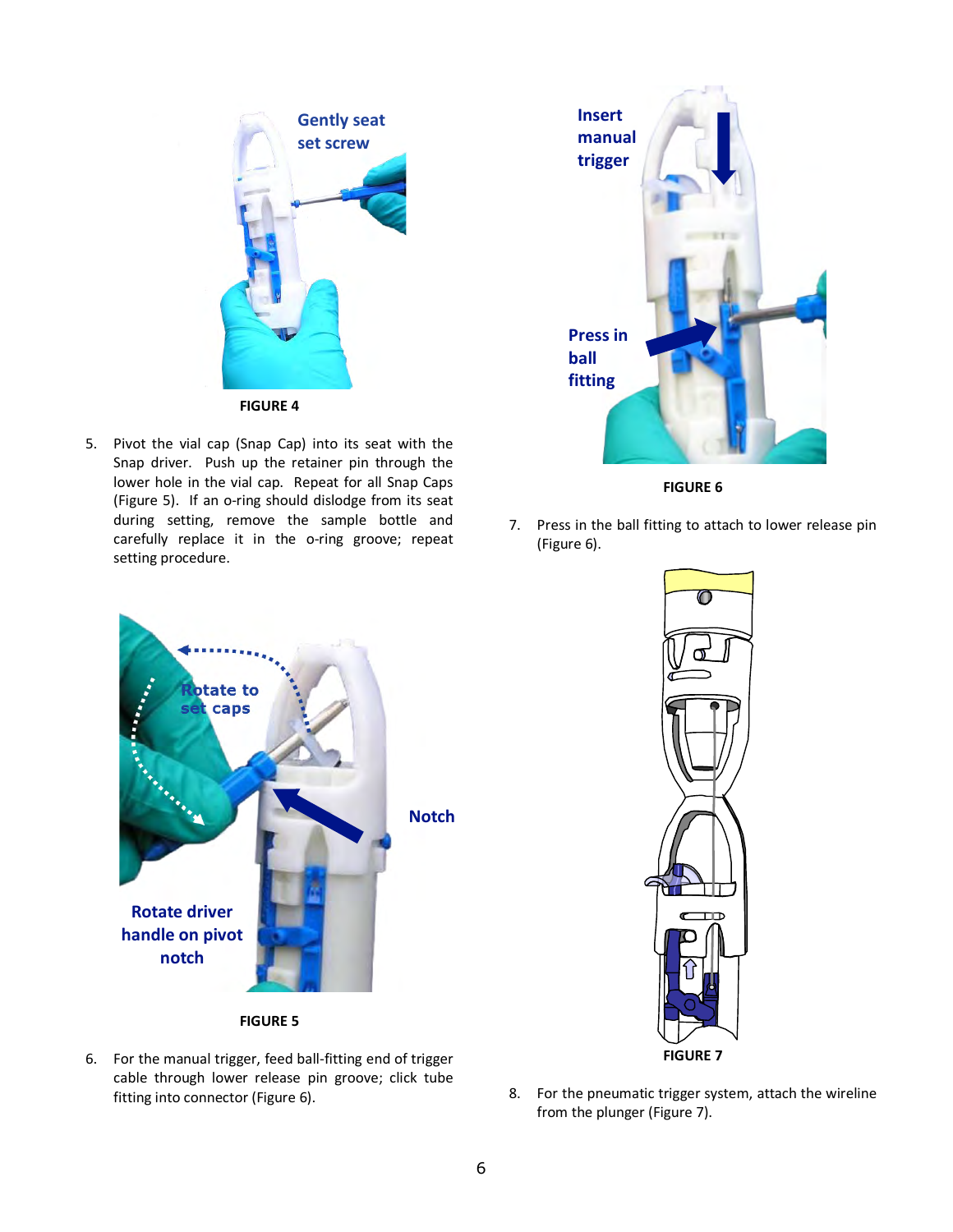

- 9. Deploy to selected depth with trigger cable/tubing and attach to well head docking station (Figure 8, Figure 9).
- 10. Additional Snap Samplers® can be deployed with separate trigger lines or in series with a single trigger. If separate triggers are used, the ID tags should be marked at the surface for later reference.



**Close Cap and Secure**



#### **FIGURE 9**

11. The recommended deployment period is one to two weeks. There may be hydrogeologic conditions where a shorter deployment is possible, but one to two weeks would generally assure a return of the well to its steady-state condition (Vroblesky, 2001a,

2001b). Parker et al (2009) found that a 72 hour submergence time was sufficient for most analytes tested, but this does not account for well disturbance or other-well-specific factors. The user may determine that shorter or longer deployment times than the standard 1-2 weeks are appropriate for a specific application.

12. The Snap Sampler<sup>®</sup> can be deployed for extended periods. No upper bound for sampler deployment has been found. Rather, conditions at individual wells seem to control the applicability of deployments lasting a year or longer.

#### **Sample Collection Activities**

When the deployment period is completed, the sampler should be triggered at the well head without disturbing the sampler position. For the manual trigger, the cable end should be pulled with sufficient force to move the cable up the tubing. Depending on the length of the cable, closure of the samplers usually can be felt through the trigger line when the samplers trip. For the pneumatic trigger system, pressure is added to the downhole air line to trigger the Snap Samplers to close. If more than one triggering line is present, closure should proceed from the deepest to the shallowest sampler position to limit capture of sediment potentially resuspended by closure of the first sampler. Additional details on collection activities are included in the Appendices and "Quick Check" instructions.

After the sampler is triggered and retrieved, the upper connector should be removed by loosening the blue retainer screw and turning the white cover piece. The bottom connector piece does not need to be disassembled to remove the bottles.

While the bottles should not leak with reasonable handling, they should not be agitated (to check for headspace, for example) until after the screw caps are tightened. Under most circumstances there will be no air in the vials at retrieval. However, some field conditions including deep groundwater, natural effervescence, or other causes—may cause some small air bubbles to be present in the bottle or on the spring when retrieved. This is not a concern if the air was entrained while deployed. Air adhering to the vial during deployment would be in equilibrium with the sample water upon sampler closure. Therefore it is not "headspace air" into which sample VOCs could volatilize. Deployment air could be attached to the spring or cap, and should not be larger than 1-2 mm upon retrieval. Pankow (1986) showed that small headspace gas from these or other causes do not substantially impact results for most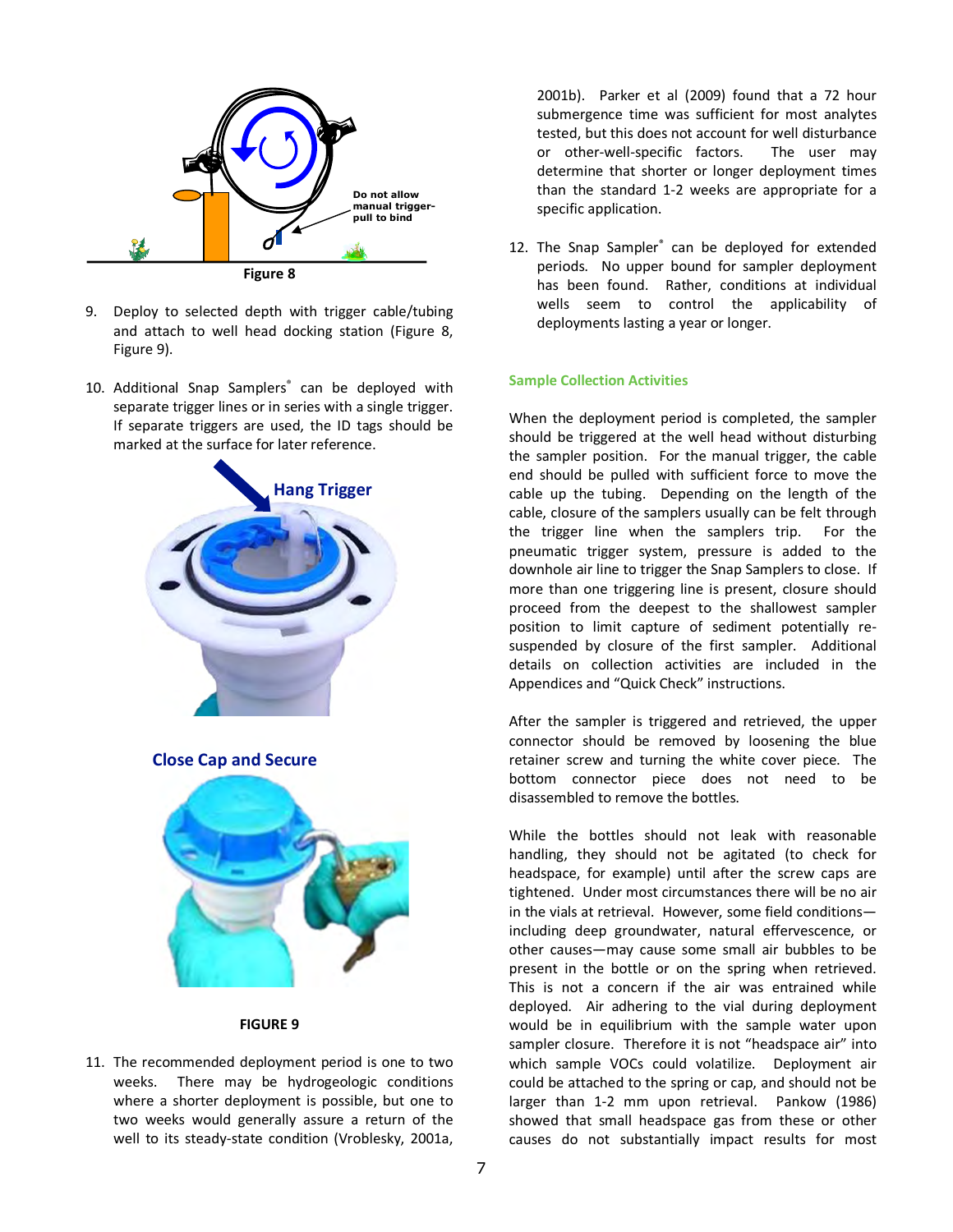common volatiles. If gas bubbles are larger than 5 mm before placing the screw cap, or water is clearly leaking from the vial, the sample may not have sealed properly. There are three options for addressing bubbles: 1) the bottle can be submitted to the laboratory with the headspace bubble, noting the occurrence; 2) the cap can be opened slightly and sample water from another bottle added to fill the vial; or 3) the bottle can be discarded. The user can determine which approach is most appropriate depending on the size of the bubble. For a 1mm bubble, option #1 may be most appropriate; for a 5mm bubble, #2 may be appropriate, while #3 may be appropriate for a 50% full bottle.

There are no special laboratory preparation procedures for Snap Sample bottles. The bottles can be analyzed using common 40-ml autosamplers. The spring inside the VOAs is polymer-coated and will deflect away from the autosampler extraction needle during insertion.

The appendices include step-by-step instructions for deployment and bottle preparation procedures.

**Appendix A contains step-by-step field procedures for deployment of both 40 ml Snap Sampler VOAs and 125 ml Snap Sampler POLY bottles.**

**Appendix B contains step-by-step procedures for preparation of both 40 ml Snap Sampler VOAs and 125 ml Snap Sampler POLY bottles.**

### **DECONTAMINATION PROCEDURES**

The electronic water level indicator probe/steel tape, the water-quality field parameter sensors and any *nondedicated* Snap Sampler® groundwater sampling equipment should be decontaminated by the following procedures:

- 1. The water level meter will be hand washed with phosphate-free detergent and a scrubber, then thoroughly rinsed with distilled water.
- 2. Water quality field parameter sensors with distilled water between sampling locations where utilized. No other decontamination procedures are necessary or recommended for these probes since they are sensitive. After the sampling event, the sensors must be cleaned and maintained per the manufacturer's requirements.
- 3. For *non-dedicated* applications, the Snap Sampler® and trigger tubing must be pressure-sprayed or bristle-brush scrubbed with soapy water, tap water, and distilled water prior to use in a different well.

Depending on the condition of the Snap Sampler<sup>®</sup>, the release pin mechanism may need to be disassembled to effectively clean the pins and grooves. Disassembly can be accomplished by removing the lever screw.

#### **FIELD QUALITY CONTROL**

Quality control (QC) samples must be collected to verify that sample collection and handling procedures were performed adequately and that they have not compromised the quality of the groundwater samples. The appropriate EPA or other appropriate program guidance must be consulted in preparing the field QC sample requirements for the site-specific Quality Assurance Project Plan (QAPP).

There are five primary areas of concern for quality assurance (QA) in the collection of representative groundwater samples:

- 1. Obtaining a groundwater sample that is representative of the aquifer or zone of interest in the aquifer. Verification is based on the field log documenting that the field procedures were followed appropriately during sample deployment and collection.
- 2. Ensuring that the sampling devices are made of materials, and utilized in a manner that will not interact with or alter the analyses.
- 3. Ensuring that results generated by these procedures are reproducible; therefore, the sampling scheme should incorporate co-located samples (duplicates).
- 4. Preventing cross-contamination. Sampling should proceed from least to most contaminated wells, if known. Field equipment blanks should be incorporated for all sampling, and decontamination of the equipment is therefore required.
- 5. Properly preserving, packaging, and shipping samples.

All field QC samples must be prepared the same as regular investigation samples with regard to sample volume, containers, and preservation. The chain-of custody procedures for the QC samples will be identical to the field groundwater samples. The following are QC samples that should be collected during the sampling event: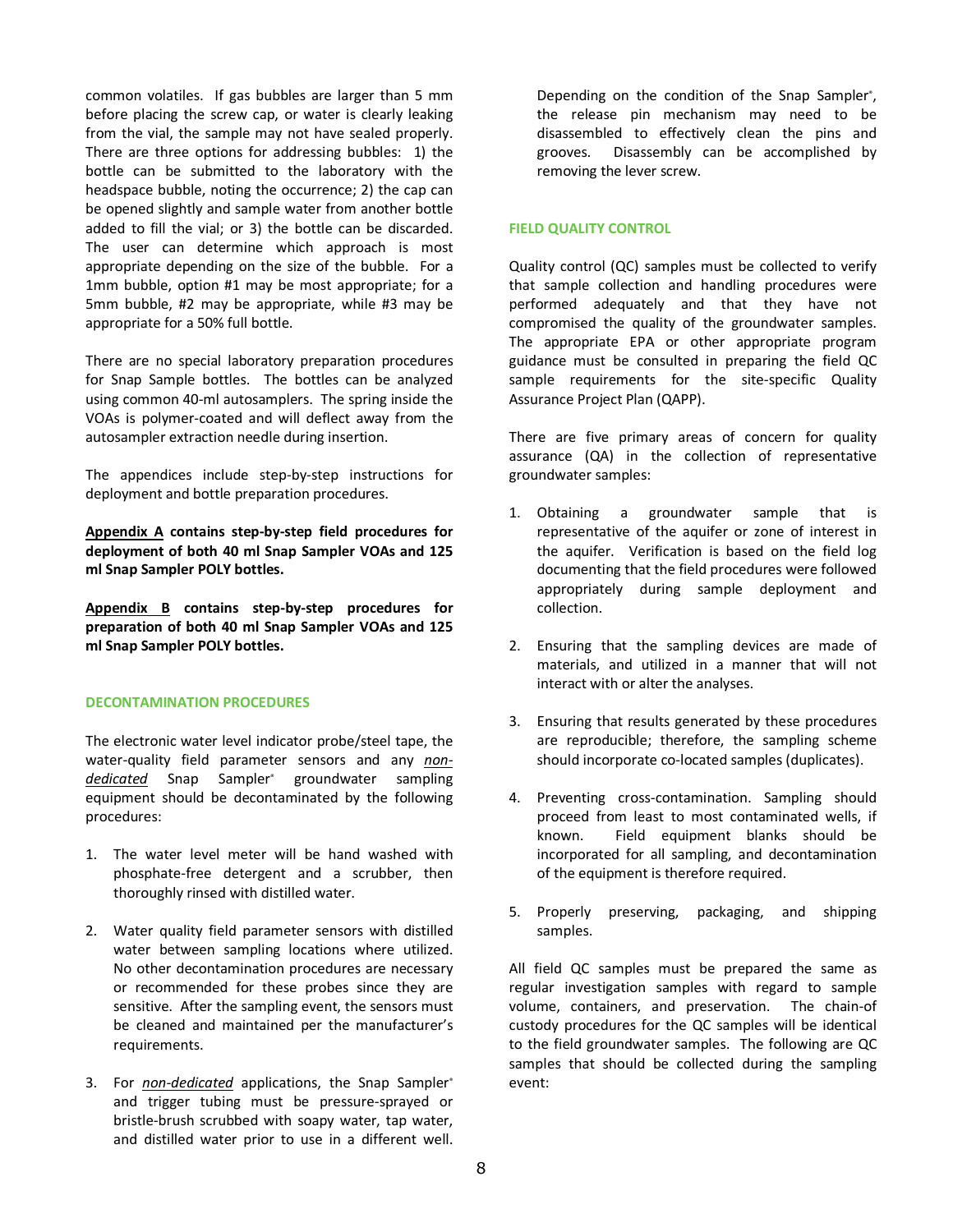| Field duplicates  | See QAPP/SAP |
|-------------------|--------------|
| Matrix spike      | See QAPP/SAP |
| Matrix spike dup. | See QAPP/SAP |
| Equipment blank   | See QAPP/SAP |
| Trip blank (VOCs) | See QAPP/SAP |
| Temperature blank | See QAPP/SAP |

### **HEALTH AND SAFETY CONSIDERATIONS**

Depending on the site-specific contaminants, various protective programs must be implemented prior to sampling the first well. The site Health and Safety Plan should be reviewed with specific emphasis placed on the protection program planned for the sampling tasks. Standard safe operating practices should be followed, such as minimizing contact with potential contaminants in both the liquid and vapor phase through the use of appropriate personal protective equipment.

Depending on the type of contaminants expected or determined in previous sampling efforts, the following safe work practices should be employed:

Particulate or metals contaminants

- 1. Avoid skin contact with, and incidental ingestion of sample water.
- 2. Use protective gloves and splash protection.

Volatile organic contaminants

- 1. Avoid breathing constituents venting from well.
- 2. Pre-survey the well head space with an appropriate device as specified in the site Health and Safety Plan.
- 3. If monitoring results indicate elevated organic constituents, sampling activities may be conducted in elevated protective equipment (e.g. level C protection). At a minimum, skin protection will be afforded by disposable protective clothing, such as Tyvek®, appropriate gloves and face protection.

General practices should include avoiding skin contact with water from preserved sample bottles, as this water will have pH less than 2 or greater than 10. Also, when field acidifying VOA bottles, hydrochloric acid fumes may be released and should not be inhaled. Acid should not contact skin, eyes, or unprotected clothing.

#### **POST-SAMPLING ACTIVITIES**

Several activities need to be completed and documented once groundwater sampling has been completed.

These activities include, but are not limited to the following:

- 1. Ensuring that all field equipment has been decontaminated and returned to proper storage location. Once the individual field equipment has been decontaminated, tag it with date of cleaning, site name, and name of individual responsible.
- 2. Processing all sample paperwork, including copies provided to the appropriate sample handling and tracking facility.
- 3. Compiling all field data for site records.
- 4. Verifying all analytical data processed by the analytical laboratory against field sheets to ensure all data has been returned to sampler.

## **REFERENCES**

American Society of Testing Materials (ASTM). 2002, *Standard Practice for Low-Flow Purging and Sampling for Wells and Devices Used for Ground-Water Quality Investigations.* ASTM Subcommittee D18.21: Designation D 6771-02.

ASTM, 2014, Standard Guide for Selection of Passive Techniques for Sampling Groundwater Monitoring Wells, 14p. ASTM International, West Conshohocken, Pennsylvania, United States. D7929-14

Britt, S.L., 2005, *Testing the In-Well Horizontal Laminar Flow Assumption with a Sand Tank Well Model.* Ground Water Monitoring and Remediation 25:3 p. 73-81.

Britt, S.L., 2006, *Multilevel Sampling in Traditional Monitoring Wells: A Mixing-Limited Passive Sampling Approach,* Proceedings of the Ground Resources Association of California High-Resolution Characterization and Monitoring Conference, November 14-16, 2006, Long Beach, California.

Britt, S. L. and Calabria, 2008, *Baffles may Allow Effective Multilevel Sampling in Traditional Monitoring Wells* (Abstract), Proceedings of the Battelle Conference on Chlorinated and Recalcitrant Compounds, Monterey, California, May 2008.

Britt, S.L., B.L. Parker, and J.A Cherry, 2010, *A Downhole Passive Sampling System to Avoid Bias and Error in Groundwater Sample Handling*, Environmental Science and Technology, v.44 p 4917-4923

Britt, S.L., Plummer, M., Martin-Hayden, J.M, 2011, *Groundwater Sampling Results May Differ when Sampling Methods Differ: Methods and Mechanisms*, Proceedings of the North American Field Conference and Exposition, San Diego, California, January 10-13, 2011.